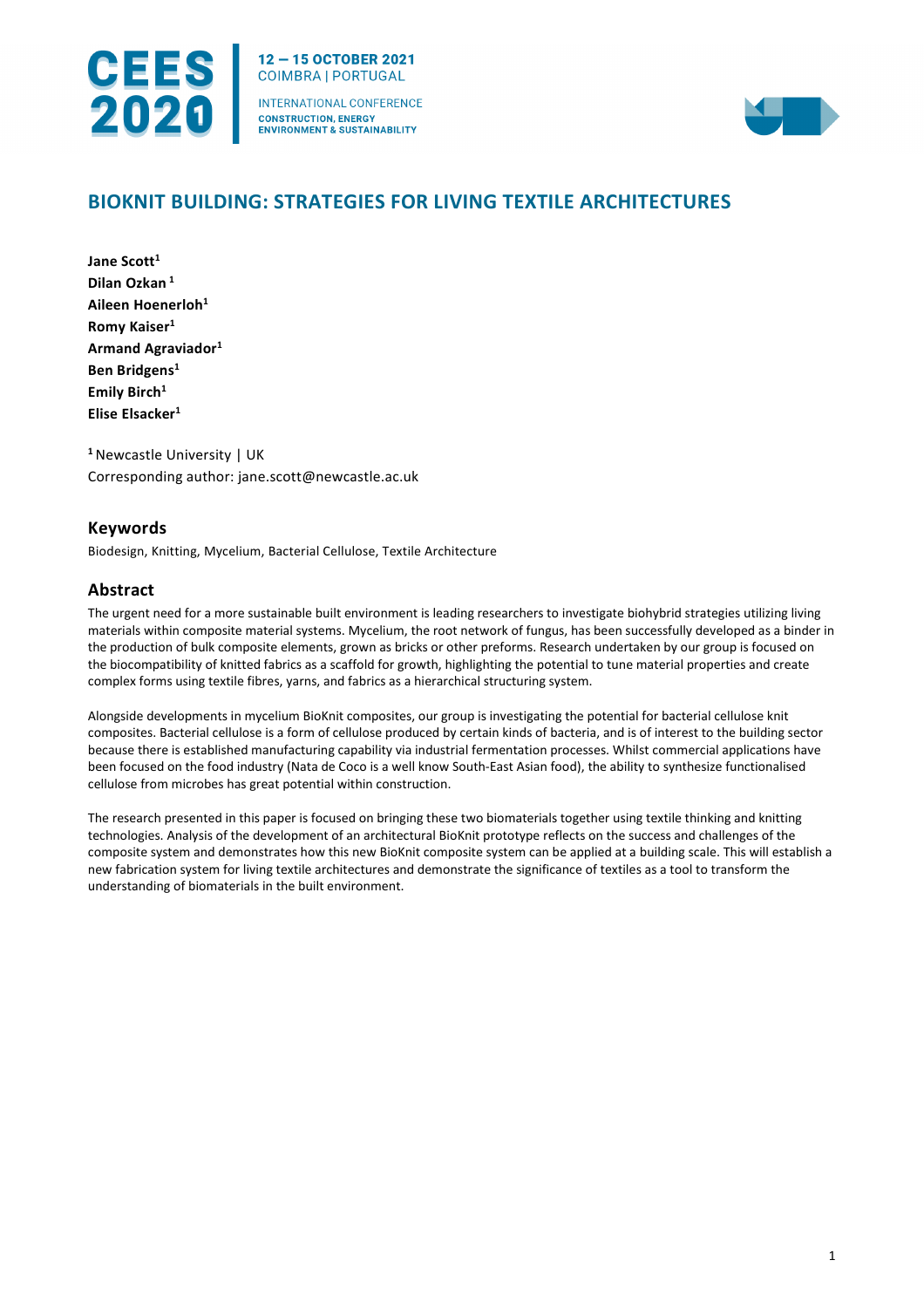### **1. INTRODUCTION**

The transition to net zero energy use in the building sector requires a fundamental rethink of material strategies, moving away from traditional construction materials such as cement, steel and mineral fibre insulation and exploring alternative materials including biocomposites and textiles. Mycelium, the root network of fungus, grown within a composite system, has emerged as a potential low impact alternative for construction [1][2]. In addition, bacterial cellulose (BC) can be grown for a range of applications using various nutrient sources including food waste [3]. This research brings together an interdisciplinary team drawn from textiles, architecture, and engineering with different perspectives on sustainable building to investigate how textiles, specifically knitting, can act as a scaffold for mycelium and BC, unifying these biomaterials at an architectural scale.

The emergence of knit as an architectural material has occurred over the last 10 years as international groups explore the potential for material expression, computational modelling and CNC knit technologies to develop hyper-specified materials [4][5]. Knitting is a unique way of fabricating material that enables the production of 2D and 3D scaffolds knitted to shape with no waste [6]. However, there are significant challenges to the application of knitted fabric in architecture including the material's high levels of extensibility, lack of compressive strength and size restrictions limited by conventional machine technology (although the scale of knitted components is similar standardised construction materials such as engineered wood boards). To bring together textile design, knit technologies and biomaterials, a project was developed to prototype a BioKnit composite structure at an architectural scale for exhibition in the OME, an experimental building at Newcastle University. The prototype tests the BioKnit composite constructed with bacterial cellulose and mycelium, using different knitted fabric structures as scaffolds. Scale is a key design tool within the composite system, and knitting is explored at different scales within the prototype. This is investigated using alternative knitting technologies, including flat knitting and off machine loop construction processes. In addition, knit composites have been developed with substrate materials (fig 1) and without a substrate (fig 2) to produce varying structural and aesthetic properties.



Figure 1: knit mycelium composite using substrate Figure 2: knit mycelium composite no substrate.

### **2. MATERIALS AND METHODS**

The methodology developed for the BioKnit prototype combines multiple research activities undertaken simultaneously, in a highly reflective process whereby bioinspiration, material experimentation and parametric design intertwine in an ongoing feedback loop to explore the potential of a knitted biocomposite at an architectural scale.

#### **2.1. MYCELIUM + KNITTING**

For mycelium growth tests, knitted fabrics were manufactured from 2/17nm lambswool yarn on a Dubied 7gg flat-bed knitting machine. Fabrics were knitted using circular plain to produce seamless tubes of fabric with no requirements for seams. To test the impact of fabric density, different stitch lengths were generated through changes to machine settings, creating looser and tighter fabric structures. Mycelium was grown within the tubes to form a composite structural element. Three different mycelium species were used for initial tests: *Pleurotus ostreatus*, *Trametes versicolor* and *Ganorderma lucidum.* These species were conserved on a grain mixture, called spawn, at 4°C. For the final prototype the species *Ganorderma lucidum* (strain M9726, purchased from Mycelia bvba) was selected based on preliminary studies and other studies [2]. During the preliminary studies we experimented with different types of fibres including straw and wood shavings. Finally, beechwood sawdust HBK 750-2000 (J. Rettenmaier & Söhne, Rosenberg, Germany) was selected as the mycelium substrate for the final prototype.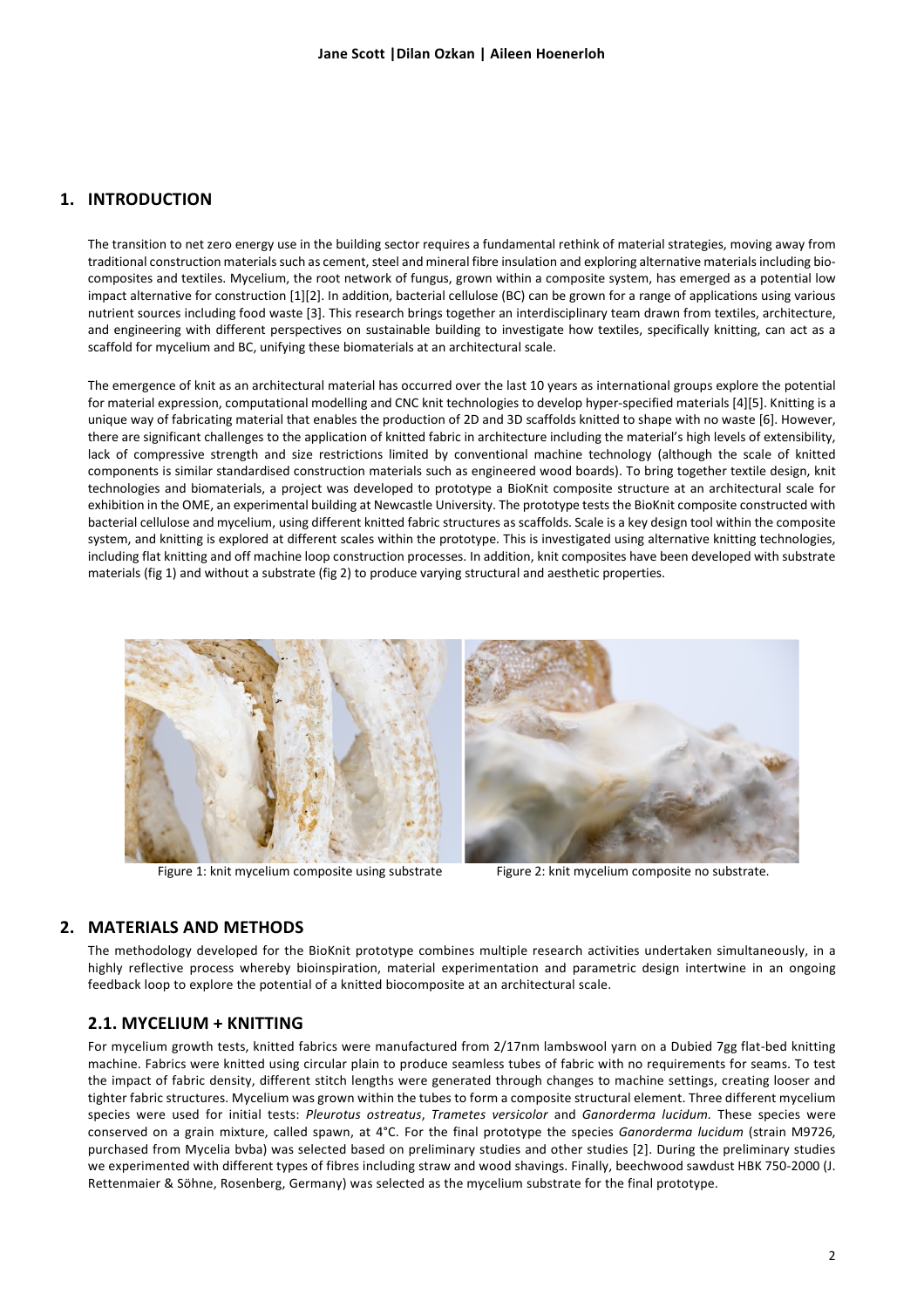#### **2.2. BACTERIAL CELLULOSE + KNITTING**

For the Bacterial cellulose (BC) growth experiments knitted fabrics were manufactured from approx. 2/20nm linen on a dubied 7gg flat-bed machine. Fabrics structures incorporated tuck and miss with different structural organisation to test attachment. BC was grown in lab conditions using a kombucha SCOBY culturing method with a black tea-based liquid medium. The BC grown in a static setting will appear at the air-liquid interface where the bacteria have access to oxygen and nutrients. Good attachment and integration of the BC to the knit is essential to functionalise the knit as scaffold and transform the otherwise 2D BC sheets into complex shapes. A series of experiments explored this attachment on fabric samples with varying knit patterns and stitch sizes, utilising a specifically designed scaffold to hold the fabric at the air-liquid interface through the growth process. A separate set of experiments tested the compatibility of growing BC in the presence of mycelium by fixing tiles of mycelium half submerged into the growth medium of the BC. Mycelium in an oven-dried, air-dried, and living state was used. In a combined experiment, the potential of growing mycelium in the presence of wet BC with knit as a form-giving mediator showed promising results.

#### **2.3. FORMFINDING + KNITTING**

Bioinspiration provided the initial design strategy to shape the formfinding investigation (fig 3). In defining an architectural scale within the OME experimental building, the design of the prototype intends to allow for an element of inhabitation as well as tactile interaction. At the same time the prototype needed to engage with the double-height volume of the OME's interior and intersect with its structure for support. To balance these requirements, the concept for the prototype took the form of a "snug" element into which visitors could enter and find a comfortable sitting position and experience the tactile and visual qualities of the BioKnit structure. The structure of this snug will be self-supporting once the mycelium has grown within the knitted scaffold. To supplement the support of the structure earlier in the installation, the snug form will be tethered to various parts of the OME's exposed steel and timber frame structure by means of tensile knit tethers that will be biocomposited to varying extents. This "snug and tether" concept provided the basis for exploring architectural expression.



Figure 3: Design Experiments with Bio-Inspired Forms